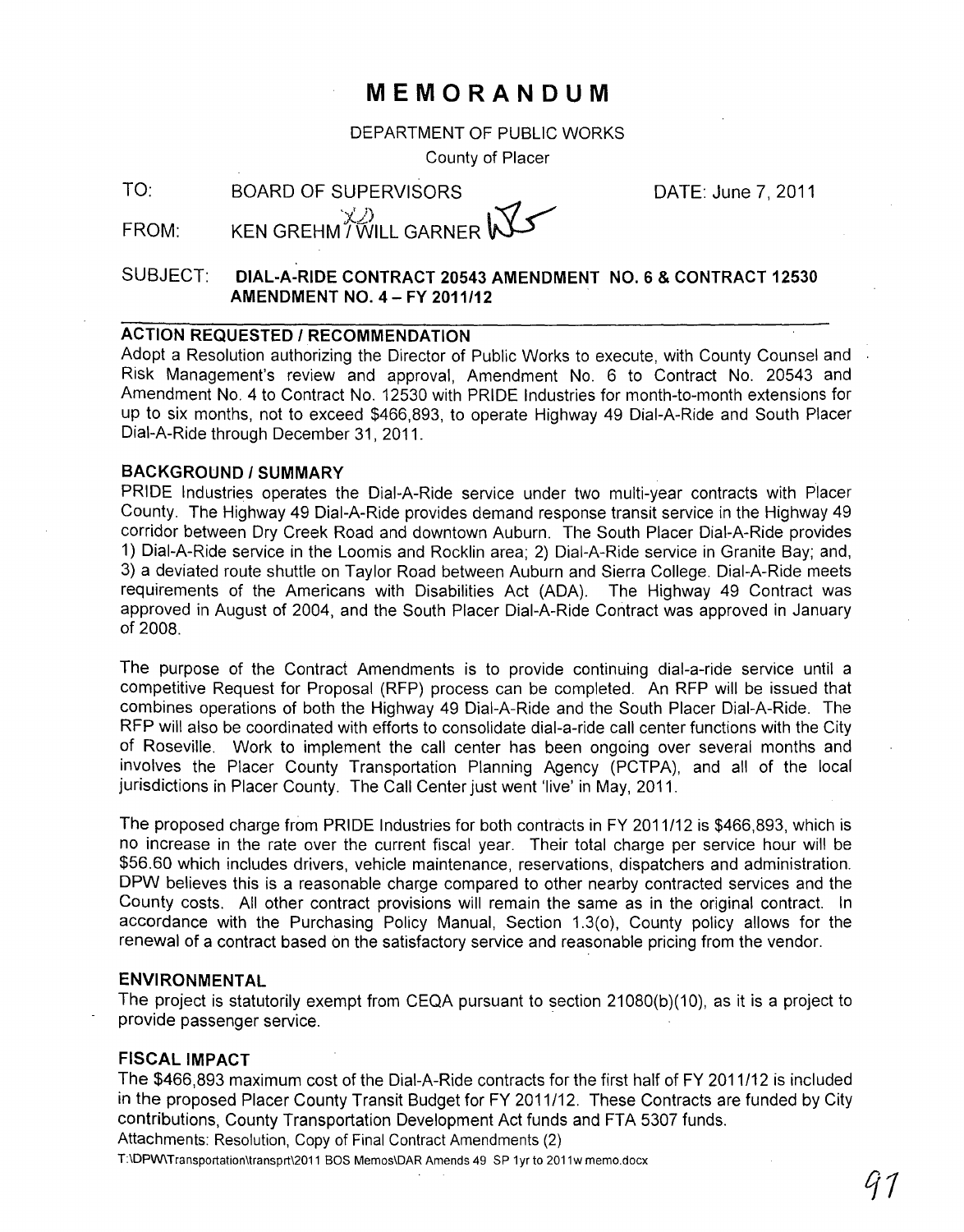# Before the Board of Supervisors County of Placer, State of California

| In the matter of: ADOPT A RESOLUTION            |  |
|-------------------------------------------------|--|
| <b>AUTHORIZING THE DIRECTOR OF PUBLIC</b>       |  |
| <b>WORKS TO EXECUTE AMENDMENT NO. 6.</b>        |  |
| CONTRACT NO. 20543 IN AN AMOUNT NOT TO          |  |
| <b>EXCEED \$183,931 FOR FISCAL YEAR 2011/12</b> |  |
| AND AMENDMENT NO. 4, CONTRACT NO.               |  |
| 12530 WITH PRIDE INDUSTRIES INC., IN AN         |  |
| AMOUNT NOT TO EXCEED \$282,962 FOR              |  |
| <b>FISCAL YEAR 2011/12</b>                      |  |

The following RESOLUTION was duly passed by the Board of Supervisors

of the County of Placer at a regular meeting held **Lace 2018** 

by the following vote:

Ayes:

Noes:

Absent:

Signed and approved by me after its passage.

Clerk of said Board

Attest: Chair, Board of Supervisors

BE IT HEREBY RESOLVED by the Board of Supervisors of the County of Placer, State of California, that this Board authorizes the Director of Public Works to execute Amendment No.6, Contract No. 20543, with PRIDE Industries, Inc. in an amount not to exceed \$183,931 to operate Highway 49 Dial-A-Ride through December 31, 2011,

BE IT FURTHER RESOLVED that this Board authorizes the Director of Public Works to execute Amendment No.4, Contract No. 12530, with PRIDE Industries, Inc. in an amount not to exceed \$282,962 to operate South Placer Dial-A-Ride through December 31, 2011.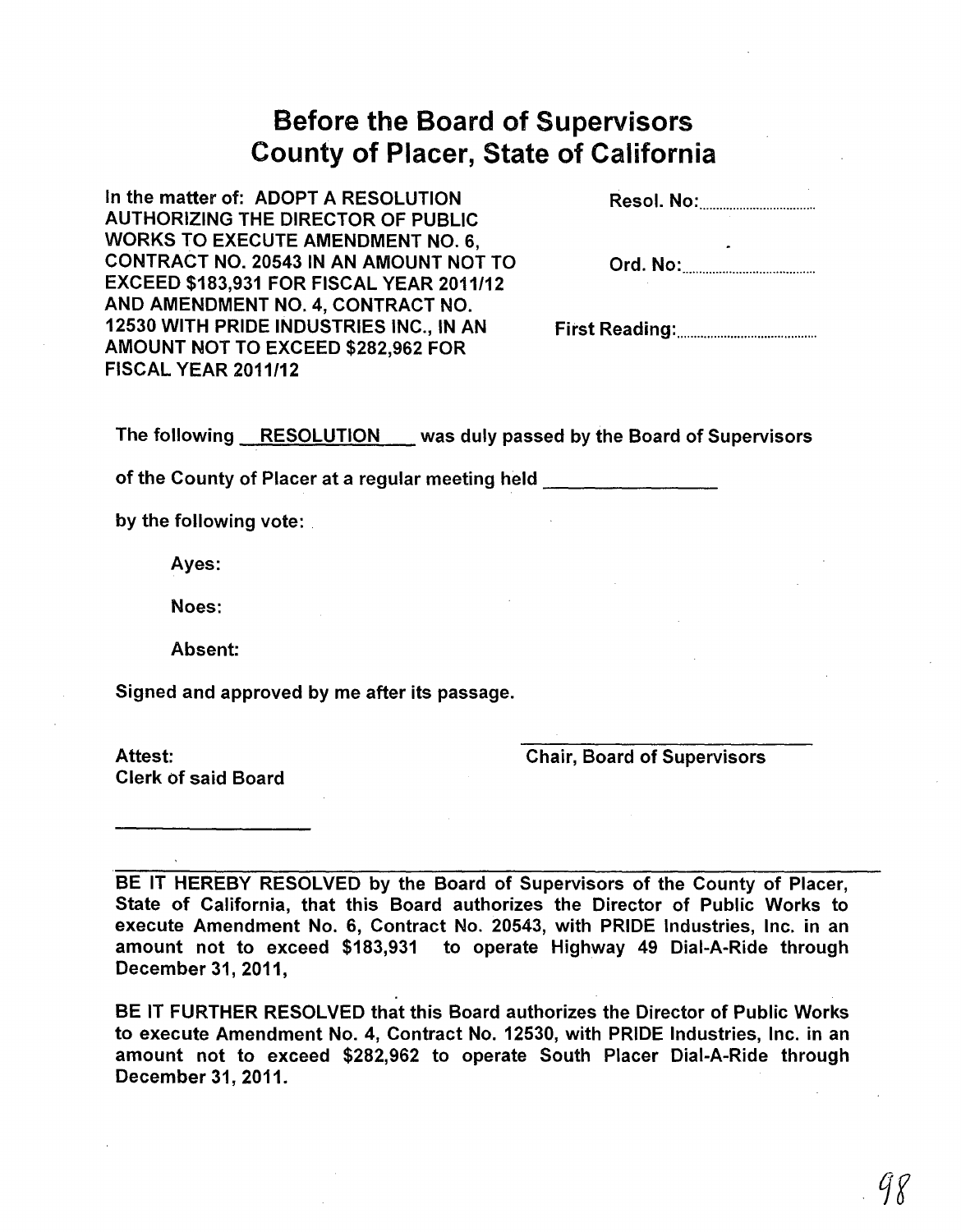### Contract Amendment No.6

| <b>Contract Number:</b> | 20543                                                                                                                                                 |
|-------------------------|-------------------------------------------------------------------------------------------------------------------------------------------------------|
| <b>Project Title:</b>   | <b>Highway 49 Dial-A-Ride Service</b>                                                                                                                 |
| Description:            | Amendment of the service contract to extend the<br>agreement up to an additional six (6) months through<br>December 31, 2011 not to exceed \$183,931. |

This Contract Amendment No. 6 ("Amendment") is entered into by and between the County of Placer, hereinafter referred to as "COUNTY", and PRIDE Industries, hereinafter bounty of Flacer, neremanter referred to as COONTT, and FRIDE mudstries, neremanter<br>referred to as "CONTRACTOR", this \_\_\_\_ day of \_\_\_\_\_\_\_\_\_\_, 2011, and affects SECTION 2, "TERMS OF AGREEMENT" of the original Contract #20543, dated August 14, 2004. The contract is hereby amended as follows:

# 2. TERMS OF AGREEMENT

#### A. Initial Term

The initial term of this Agreement shall be from July 1, 2011 through December 31, 2011,

#### B. Extension Options:

This agreement may be extended upon the mutual agreement of the parties for successive periods of thirty (30) days not to exceed a total extension period of six (6) months without renegotiation of the rates of compensation as set forth herein. At least sixty (60) days prior to the completion of the initial term and any subsequent term, COUNTY shall notify CONTRACTOR in writing of its intent to extend the term of this agreement.

Except as modified by this Amendment, all other sections of the contract, exhibits, and amendments remain unchanged and in full force and effect.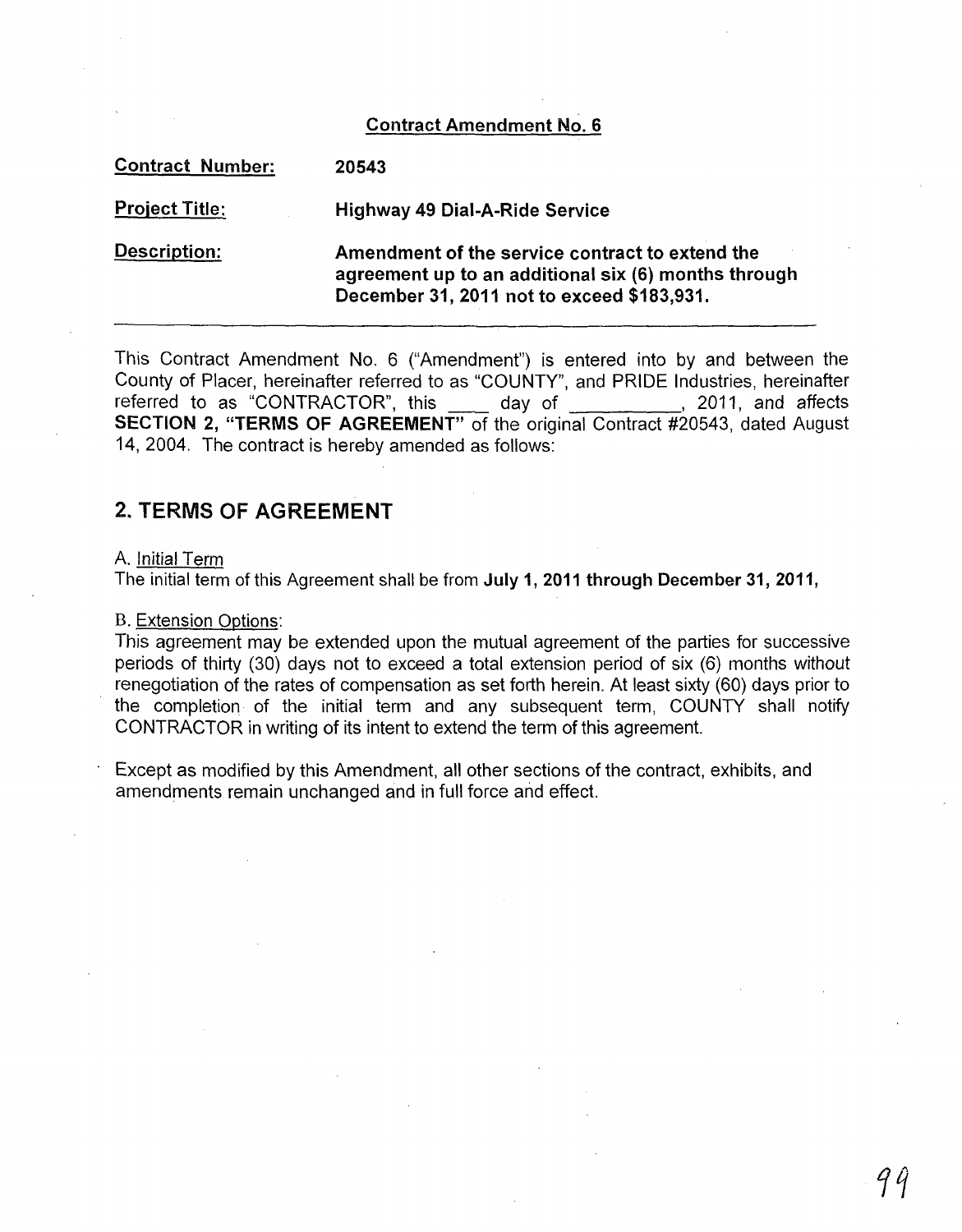**IN** WITNESS WHEREOF, the parties have hereunto set their hands the year and date first above written.

# **"COUNTY" COUNTY OF PLACER**

**"CONTRACTOR" PRIDE Industries**  A California Non-Profit

 $\mathsf{By:}$ Ken Grehm, Director Dept. of Public Works

 $\mathsf{By:}$ Officer Signature (#1) (Signature Notarized)

Date:  $\Box$ 

APPROVED AS TO FUNDS:

 $\mathsf{By:}$ Auditor, Placer County

APPROVED AS TO FORM:

By: \_\_\_\_\_\_\_\_\_\_\_ \_\_ County Counsel, Placer County

Date: \_\_\_\_\_\_\_\_\_ \_

Federal Employer **10** Number

(Print Name and Title)

 $\mathsf{By:}$ Officer Signature (#2) (Signature Notarized)

Date: --------------

(Print Name and Title)

Date: \_\_\_\_\_\_\_\_\_\_\_ \_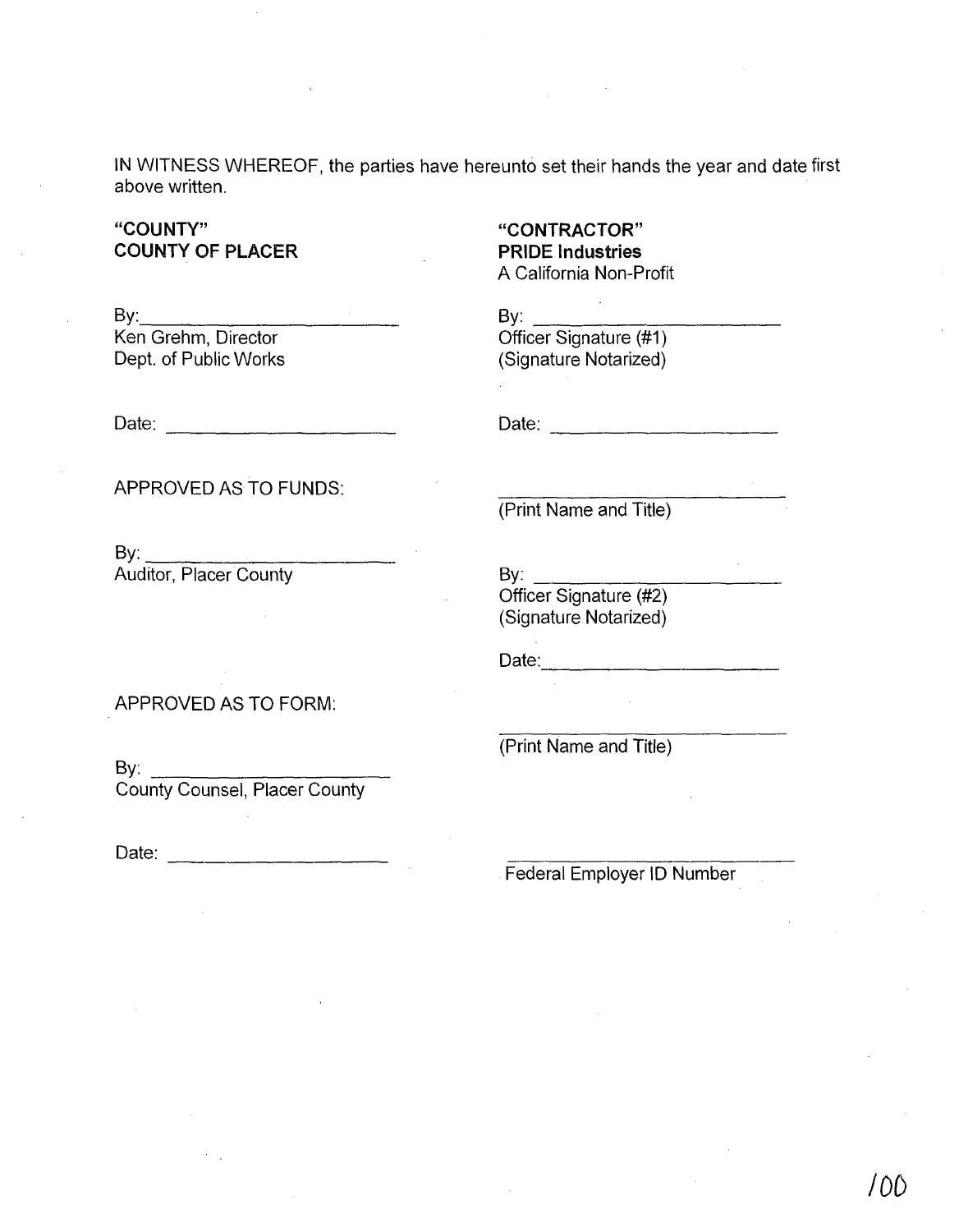#### Contract Amendment No.4

| <b>Contract Number:</b> | 12530                                                                                                                                             |
|-------------------------|---------------------------------------------------------------------------------------------------------------------------------------------------|
| <b>Project Title:</b>   | <b>South Placer Dial-A-Ride Service</b>                                                                                                           |
| <b>Description:</b>     | Amendment of the service contract to extend the<br>agreement up to an additional six months through<br>December 31, 2011 not to exceed \$282,962. |

This Contract Amendment No. 4 ("Amendment") is entered into by and between the County of Placer, hereinafter referred to as "COUNTY", and PRIDE Industries, hereinafter referred to as "CONTRACTOR", this \_\_\_\_\_ day of \_\_\_\_\_\_\_\_\_\_\_, 2011, and affects SECTION 2, "TERMS OF AGREEMENT" of the original Contract #12530, dated November 26,2007. The contract is hereby amended as follows:

# 2. TERMS OF AGREEMENT

#### A. Initial Term

The initial term of this Agreement shall be from July 1, 2011 through and including December 31,2011.

#### B. Extension Options:

This agreement may be extended upon the mutual agreement of the parties for successive periods of thirty (30) days not to exceed a total extension period of six (6) months without renegotiation of the rates of compensation as set forth herein. At least sixty (60) days prior to the completion of the initial term and any subsequent term, COUNTY shall notify CONTRACTOR in writing of its intent to extend the term of this agreement.

Except as modified by this Amendment, all other sections of the contract, exhibits, and amendments remain unchanged and in full force and effect.